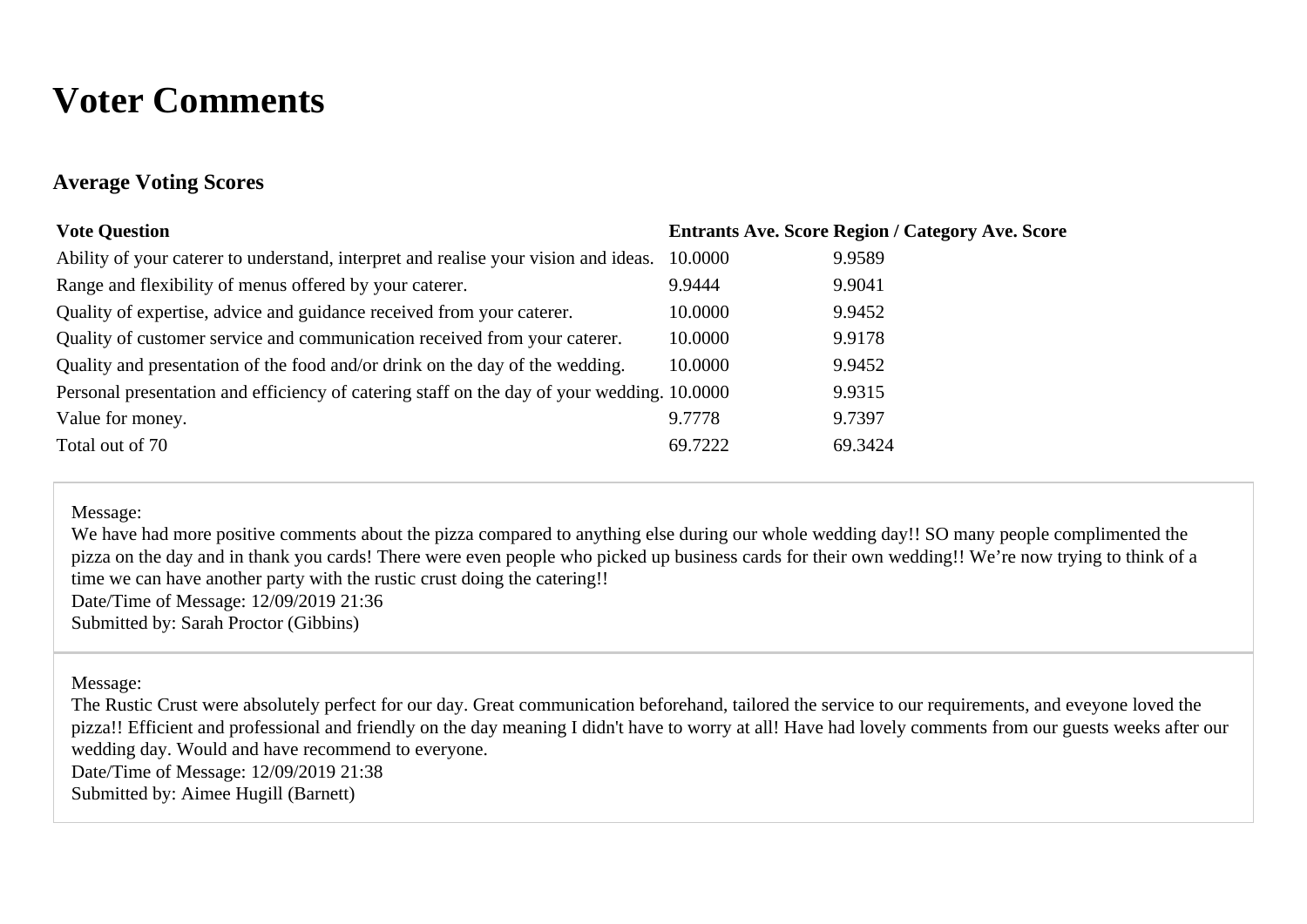Message:

Couldn't speak highly enough of the rustic crust! Amazing food, great presentation and fantastic service. We are big lovers of pizza and there's was up there with some of the best we've ever had! Thank you guys so much for making our big day extra special. Date/Time of Message: 13/09/2019 08:32 Submitted by: Ashley Sutton

Message:

The Rustic Crust were absolutely fantastic, the staff were incredible and so was the food - We could not have wished for better. Thank you so much Rustic Crust! - Peri & Matt Elliott-White Date/Time of Message: 13/09/2019 18:25 Submitted by: Lee Elliott-White (Elliott)

Message:

I first came across Rustic Crust at a wedding open day at our venue almost two years ago. I spoke with Camille who stood out to me as one of the loveliest people there! I knew instantly she cared about people and their experience more than she cared about taking their money; I booked Rustic Crust there and then. The team were fantastic on the day, they were very relaxed (exactly what we wanted) and cooked up the best pizzas I and everyone there had ever tasted!

Date/Time of Message: 15/09/2019 16:54 Submitted by: Gemma Walker (Delaney)

Message:

We met Rustic Crust at an open day at our venue before we confirmed our venue. From the offset we fell in love with the Rustic Crust experience. The pizzas are second to none, the flexibility of the pizza topping options made it easy to cater for everyone (the option for gluten free bases was super important for us as the bride has a wheat allergy), the communication and customer service from Camile and the team was incredible. We can't wait to have more of their food at their restaurant soon! Date/Time of Message: 15/09/2019 20:09

Submitted by: Jac Jones (Jones)

Message:

How can i summarise just how AMAZING the Rustic Crust are? They totally stole the show at our wedding with their service, quality & theatre. We were completely inundated with praise from every single guest - honestly - EVERY person who came to the wedding said THAT PIZZA WAS THE BEST I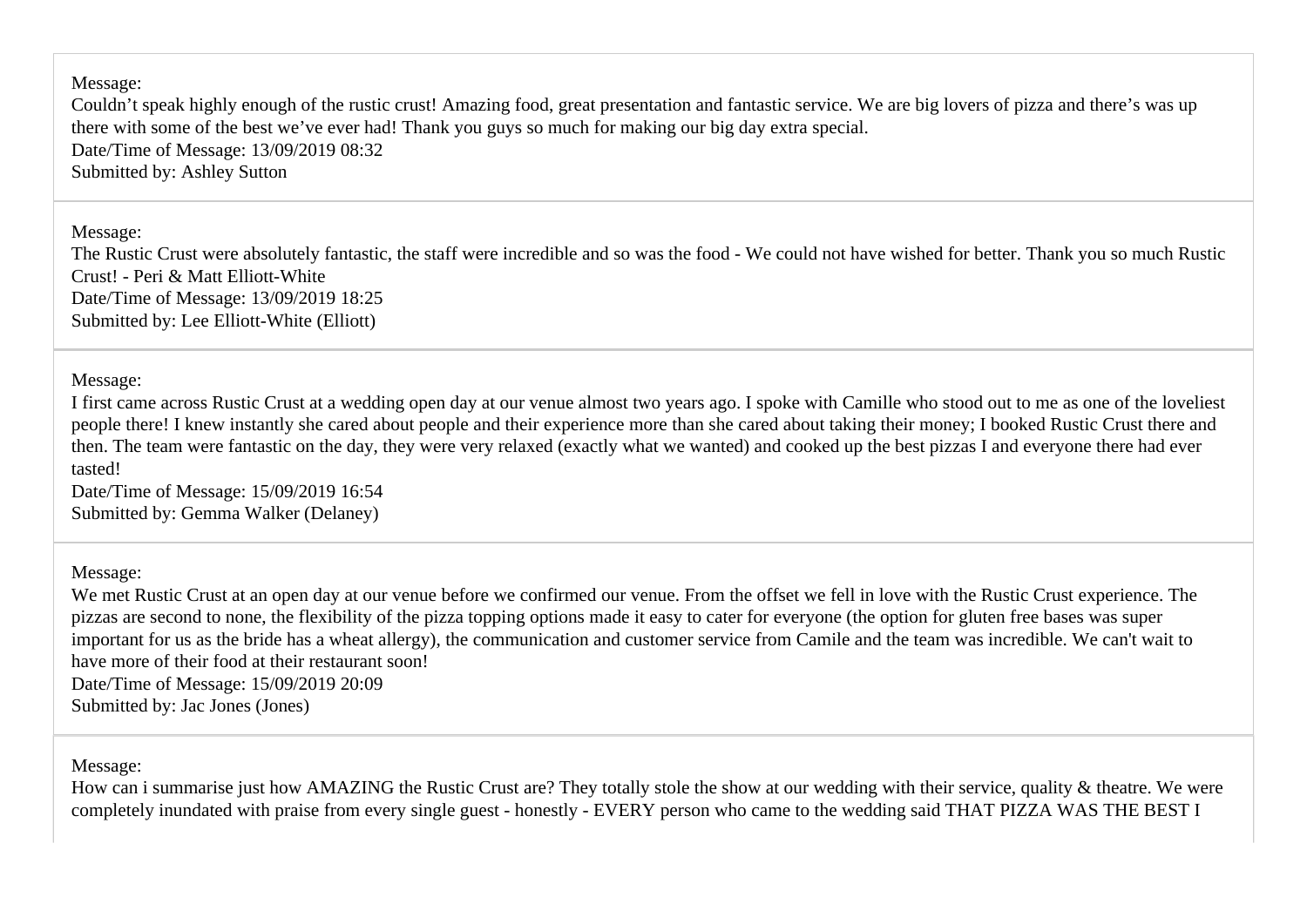HAVE EVER ATE IN MY LIFE. Seriously, it wasn't just a passing comment about half decent pizza. It was a comprehensive & overwhelming OUTSTANDING response to what was just the perfect addition to our day Date/Time of Message: 17/09/2019 18:56 Submitted by: Brad Taylor

#### Message:

Camille, Ross & The Rustic Crust Team were amazing! I found them online and then got to taste the goods at a wedding fayre. The service before, during and free our wedding was amazing. Camille was so professional and organised. On the day Ross took control of everything. We didn't have to worry about anything, and all our guests commented on the fabulous tasting pizza and especially the cheese tower! Even now 3 months on I'm still getting cheese compliments. Professional and perfect! Date/Time of Message: 18/09/2019 11:34

Submitted by: Hannah Harper

#### Message:

An absolutely outstanding supplier that went above and beyond to make sure everything was perfect for us from the first email exchange to the end of our wedding day. Their service was incredible and every single one of our guests are still mentioning the Rustic Crust to us on both their service and pizza. The love and care they put into their work, pizza and clients really shows through in bucket loads. Can't be more grateful to have such amazing people serving the BEST pizza on our special day! Date/Time of Message: 24/09/2019 08:28

Submitted by: Louise Bateman (Paul)

#### Message:

People haven't stopped talking about the rustic crust a month after our wedding. Everybody loved it. And said how amazing it tasted. The service was great and they personally went round with pizza for people to take home that hadn't been used. I'm 100% glad we hired the rustic crust. I would recommend them to anybody.

Date/Time of Message: 24/09/2019 08:38 Submitted by: Emily Hall (Allen)

Message:

From booking The Rustic Crust to saying goodbye to them after they had served the pizza on the wedding day they were the friendliest most helpful people. Camille and Ross were so helpful every step of the way, so happy to answer any questions I had and were so accommodating for those I had at the wedding with allergies. The pizzas are world class and everyone loved them so much, best pizza I've ever had! Date/Time of Message: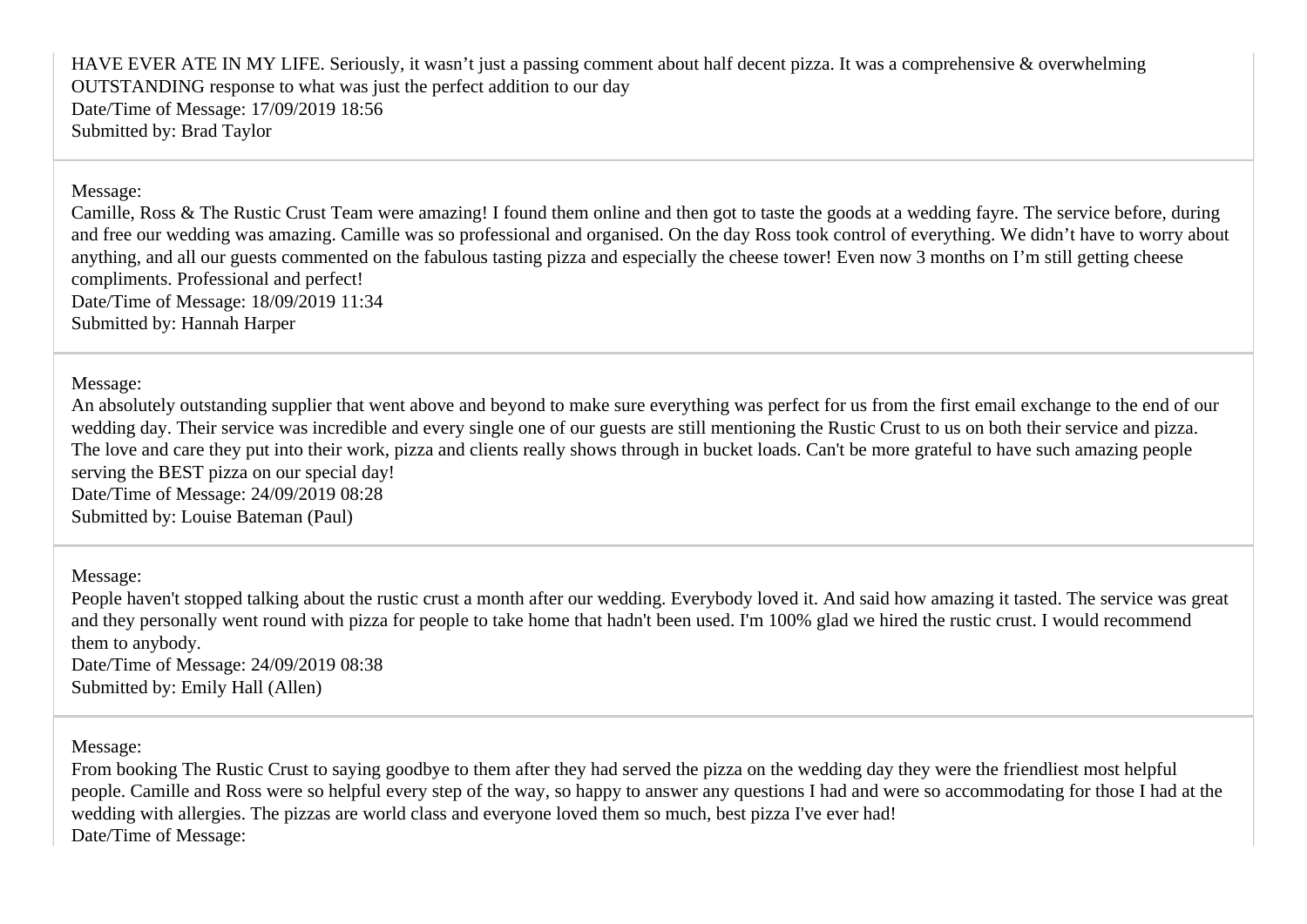Message:

The BEST food ever... Confirmed by all my guests - they are still talking about the pizzas and grazing table to this day! The service was unreal - the loveliest team we've met. We have never came across suppliers that have been so helpful, friendly and genuinely lovely from day 1. The menu, quality, presentation and customer service was outstanding - every wedding needs to have the Rustic Crust team. They deserve this award! I know we will use Rustic Crust for a future function. Thanks team RC x Date/Time of Message: 26/09/2019 09:30 Submitted by: Stacey Mwasuku (Sealey)

Message:

The Rustic Crust were excellent at our wedding, we got so many people telling us how much they loved the food- especially the goats cheese pizza and the spicy sausage pizza. It was all presented beautifully, and the truck looked great outside the tipis. Camille and Ross are also lovely and had everything running smoothly, plus the special meal requests were dealt with easily and efficiently. Date/Time of Message: 02/10/2019 22:14

Submitted by: Hannah Craig

Message:

Friendly and personable from very first contact. Most importantly, the quality of food was absolutely outstanding, all of our guests were wanting more. Date/Time of Message: 03/10/2019 08:47 Submitted by: Callum Hope

Message: Camille and Ross offer the perfect catering for your day, the service is extremely well run and very professional with a personal touch Date/Time of Message: 03/10/2019 09:52 Submitted by: Janine Gleave (Taylor)

Message:

We could not have asked for a better caterer for our evening food. The communication, advice and help was brilliant and they were very open to being flexible and providing exactly what we wanted. They also went the extra mile in ensuring our guests with dietery requirments were catered for. The food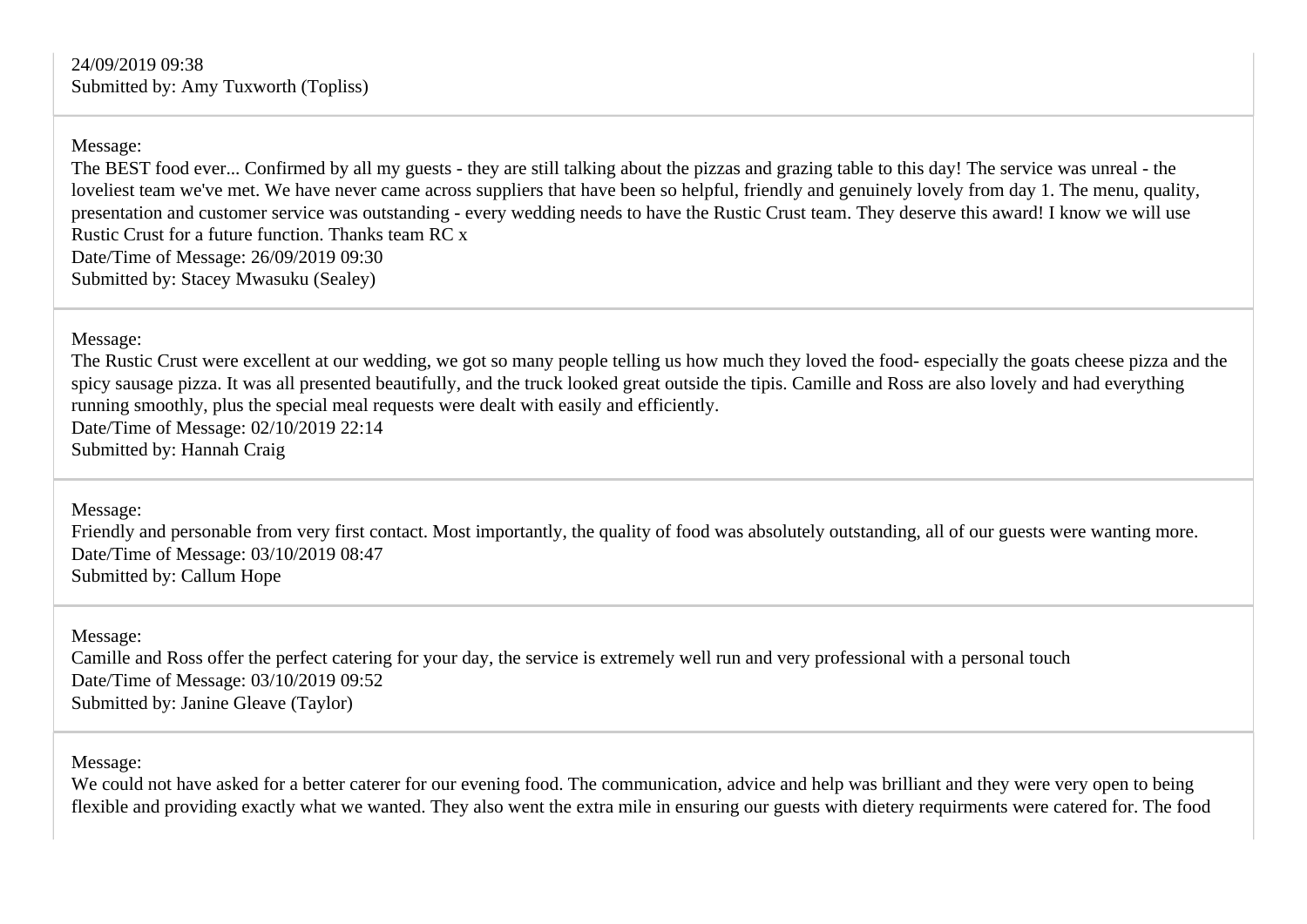itself is still being talked about to this day by our guests! Date/Time of Message: 07/10/2019 13:33 Submitted by: Samantha Hope (Abram)

Message:

The Rustic Crust were incredible from the moment of booking, right through to the service of their unbeatable pizzas on our wedding evening. Not only that, but they have now offered us freebie pizzas next time we visit them, incase we didn't get a chance to eat them on the big day. The service was phenomenal throughout the evening, all the guests commented on the quality of the pizzas and they catered for all dietary requirements. "No better pizza outside of Italy" - the groom, an avid pizza fan Date/Time of Message: 08/10/2019 10:34 Submitted by: Suzannah Roberts (Johnson)

Message:

Ross & Camille have a fantastic, personable approach to their catering. The choice of menu, along with their guidance made the whole process of choosing and arranging easy and relaxed. On the evening itself, the set up looked beautiful with all hand written, personal touches. Every guest commented on how fantastic the food was. Many going back up well after they was already full. I would recommend The Rustic Crust to anyone. Great couple who deliver something beyond special on the day. Date/Time of Message: 09/10/2019 08:23

Submitted by: Cassie Marriott (Boam)

## **Constructive Criticism**

This is intended to help businesses find areas in which they might improve their product/service. This information was not shown to the judging panel and did not form part of the Judging Process.

Message: N/A Date/Time of Message: 12/09/2019 21:36 Submitted by: Sarah Proctor (Gibbins)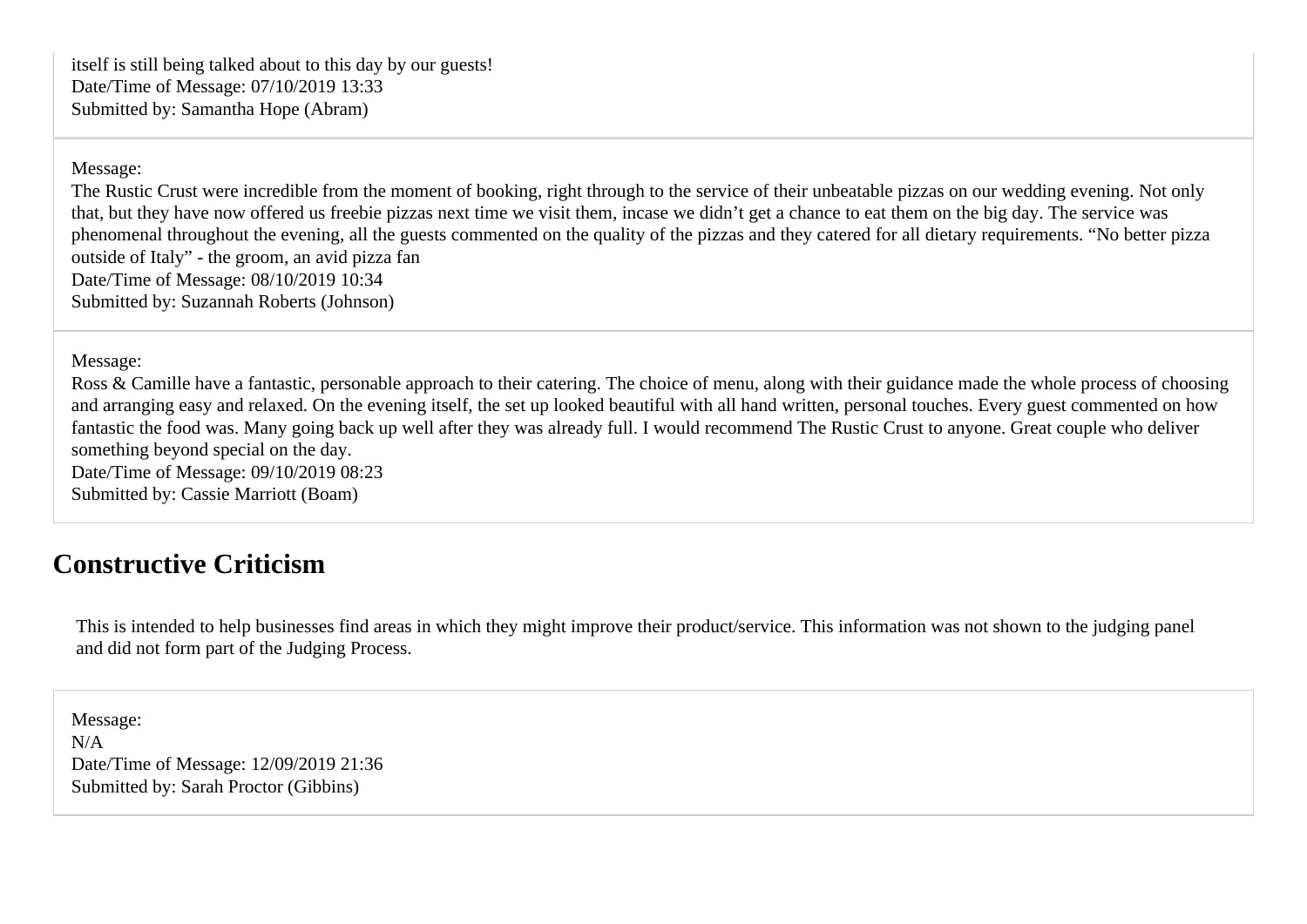#### Message:

Date/Time of Message: 12/09/2019 21:38 Submitted by: Aimee Hugill (Barnett)

Message:

Date/Time of Message: 13/09/2019 08:32 Submitted by: Ashley Sutton

Message: N/A Date/Time of Message: 13/09/2019 18:25 Submitted by: Lee Elliott-White (Elliott)

Message: You do not need to improve anything. Maybe set up a van at the bottom of my street? Date/Time of Message: 15/09/2019 16:54 Submitted by: Gemma Walker (Delaney)

Message: Honestly nothing to criticise. 100% professional catering business with fantastic ability to create such tasty food! Date/Time of Message: 15/09/2019 20:09 Submitted by: Jac Jones (Jones)

Message: Nothing at all. 10/10 amazing. We hope the Rustic Crust win all the awards because it'd be nothing less than what they deserve. Great people & a great business. Date/Time of Message: 17/09/2019 18:56 Submitted by: Brad Taylor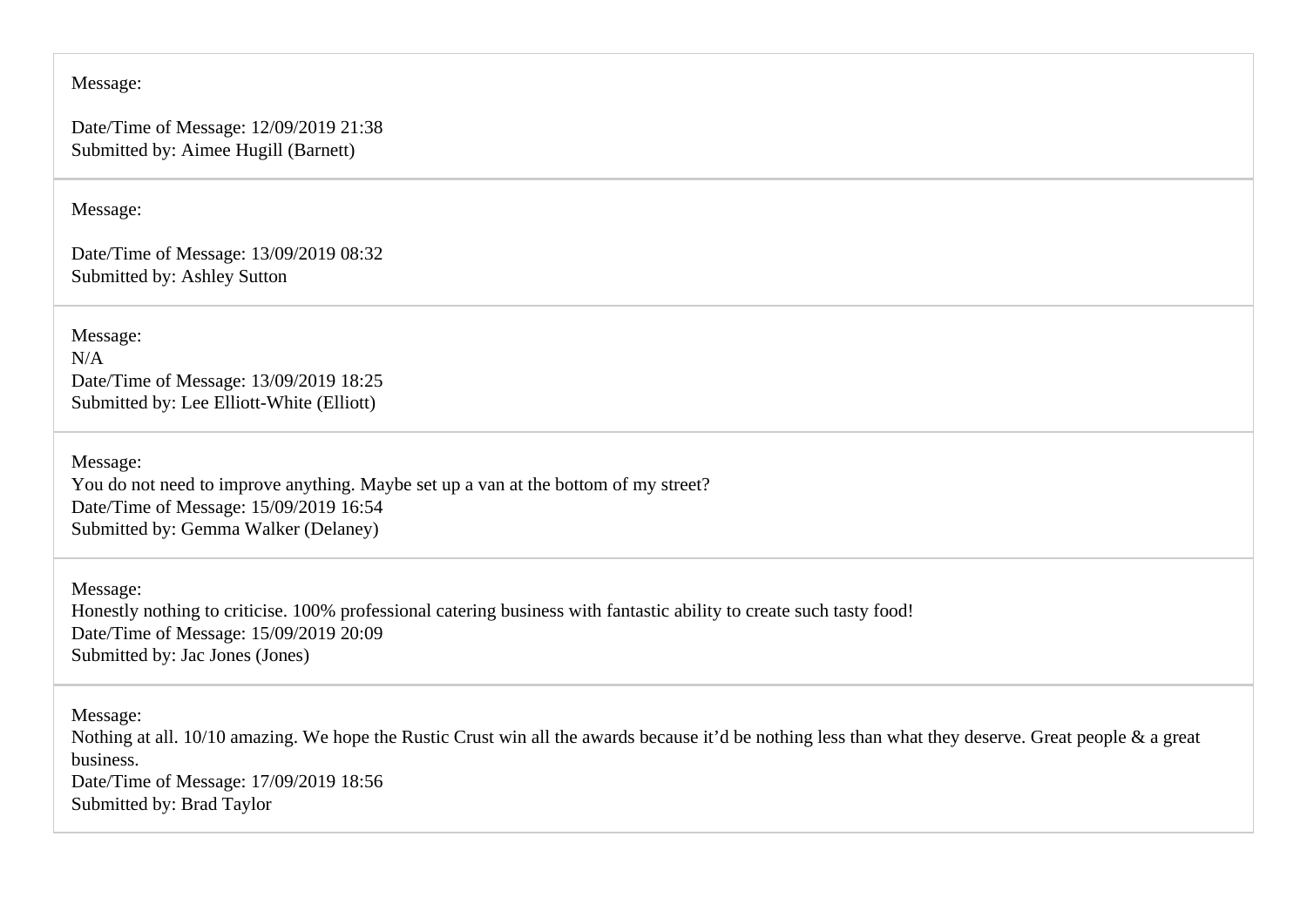Message: I can't offer any constructive criticism here, the team have EVERYTHING down to a t! Date/Time of Message: 18/09/2019 11:34 Submitted by: Hannah Harper

Message:

Hand on heart the loveliest people with the BEST pizza around and couldn't find even the smallest of things to nitpick - everything was amazing and so so grateful for such an amazing service! Thank you SO much Camille & Ross you're the absolute best!! X Date/Time of Message: 24/09/2019 08:28 Submitted by: Louise Bateman (Paul)

Message:

Maybe the price could be slightly lower. Maybe £8 per pizza, but I understand covering the cost of things Is expensive now. Other than that, I cant think of anything! Date/Time of Message: 24/09/2019 08:38 Submitted by: Emily Hall (Allen)

Message: I cannot fault them at all! Date/Time of Message: 24/09/2019 09:38 Submitted by: Amy Tuxworth (Topliss)

Message:

No constructive criticism to give... Everything was perfect from the food, advise, the presentation and customer service - thank you for giving us and all our guests good food and full bellys :-) Date/Time of Message: 26/09/2019 09:30 Submitted by: Stacey Mwasuku (Sealey)

Message: None! Date/Time of Message: 02/10/2019 22:14 Submitted by: